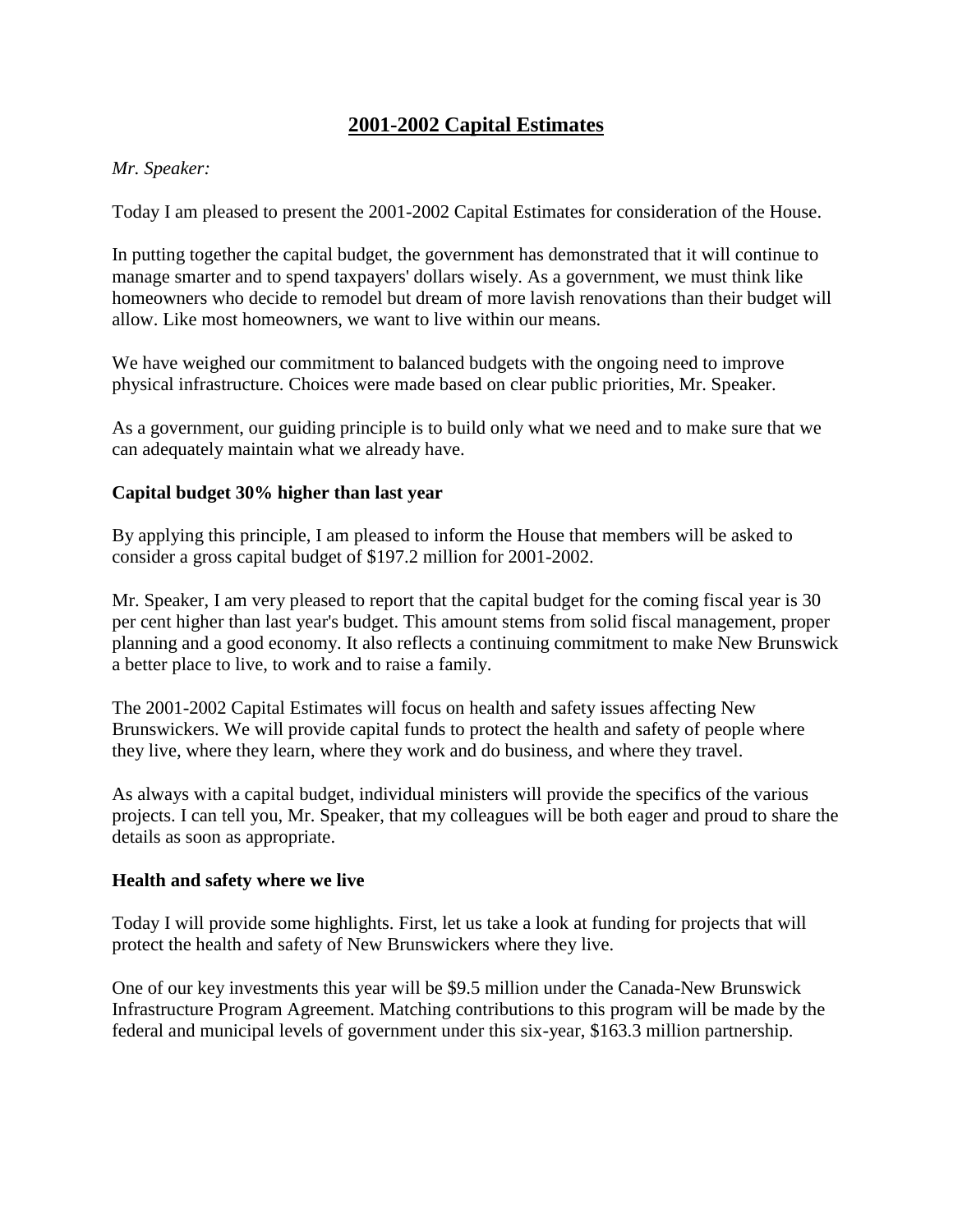This will mean a significant investment in "green local government infrastructure" in the coming year. The key priorities will be to ensure safe drinking water, wastewater systems, water management and solid waste management.

I can think of nothing more fundamental than clean drinking water for our citizens. Our investment in this program will do much to improve our facilities and the quality of life for young and old.

Mr. Speaker, honourable members may recall that some emergency work is under way this fall to address safety concerns in the East Musquash watershed. I am very pleased to announce a further allocation of \$2 million to rehabilitate earth dams in that watershed. Stabilization of the dams to protect Saint John's water source is a prime concern, and we are pleased to contribute to this important project.

The creation of jobs and wealth, the creation of greater opportunity is one of our top motivations in this government. Our commitment reaches into every corner of the province.

My fellow cabinet ministers will bring the details of other projects which will benefit people where they live. I can refer to a few here today:

- \$5.2 million under the Regional Economic Development Agreement to fund economic development priorities;
- \$1 million in capital projects under the Acadian Peninsula economic development initiative;
- \$500,000 for Clean Water Control Grants;
- \$500,000 for Local Service Districts to pay for capital renovations to fire halls, improvements to fire department equipment, etc;
- \$500,000 to make much-needed repairs to various facilities in our provincial parks;
- \$300,000 for replacement and maintenance of aboiteaux to help prevent flooding of farmlands and highways.

# **Health and safety where we learn**

Turning now from "where we live" to "where we learn," I would like to speak about capital funding which will be dedicated to improve our schools and community colleges. As a father of five children and the grandfather of two, I know that education is a way to offer greater opportunity to our children and to our adult learners. It is a way to build the future of our province.

Therefore, I am proud to say that, again this year, the capital budget contains \$34 million for New Brunswick's schools.

Honorable members will recall our commitment to spend \$100 million over four years under the Healthy Schools Program. Today's budget includes \$25 million as the second instalment of our continuing commitment to that important program.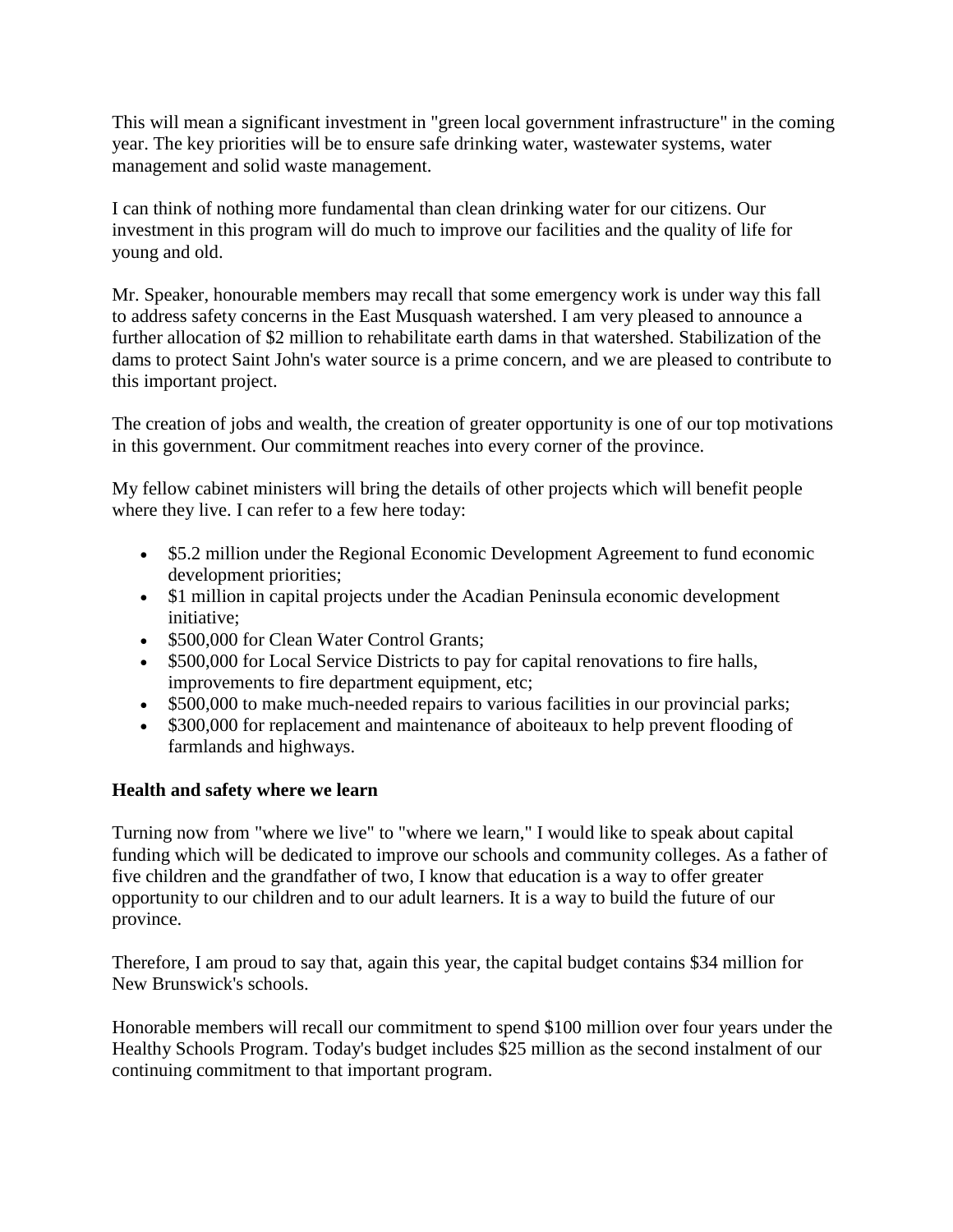The Minister of Education will be happy to elaborate soon on the specific projects to be funded, Mr. Speaker.

In deciding how to allocate scarce dollars, the government had some difficult choices to make. One seemed somewhat easier because, quite frankly, it was long overdue and had been overlooked for too long.

Mr. Speaker, in addition to the \$34 million for schools, the capital budget provides the community college network with \$2 million for repairs and renovations.

This level of funding to repair deficiencies will no doubt come as a welcome relief to the people who work and learn in our many community college buildings throughout the province. Those buildings, and the needs of the people who teach and study there, were basically ignored for many years by the previous government.

Our predecessors did not take a strategic, multi-year approach to address the improvement and the modernization of these facilities. I am proud to tell the students and community college staff in this province that we will show leadership and do it better.

### **Health and safety where we work and do business**

This leads me to a discussion of capital funding in support of the health and safety issues in government buildings where so many people work and do business.

Mr. Speaker, I would like to state clearly that the employees work long and hard to provide good service to the public. Their concerns about their work environment deserve our consideration and taxpayers' dollars wherever possible.

I am pleased to announce that the government will spend \$8.7 million to improve the level of security and operational efficiency in the Miramichi courthouse. Honourable members are well aware of the old, outdated building and its deficiencies, Mr. Speaker.

The result will be an improved delivery of justice services in this region. The 2001-2002 capital estimates contain \$1.8 million so that this expansion project can begin shortly. The majority of the work will be completed during 2002-2003. I am certain that the Minister of Justice will be happy to provide additional details shortly.

Mr. Speaker, this government is conscious of the importance of heritage and of its stewardship role in preserving our history. We intend to honor our past by making a \$5 million commitment, over two years, to design and build an addition to the Provincial Archives building on the UNB campus in Fredericton. This will offer a climate-controlled repository for the preservation of many thousands of official records and historical documents. In 2001-2002, we will spend \$500,000 on the design of a project that has been needed for many, many years. We are proud to be the government that shows leadership in this regard.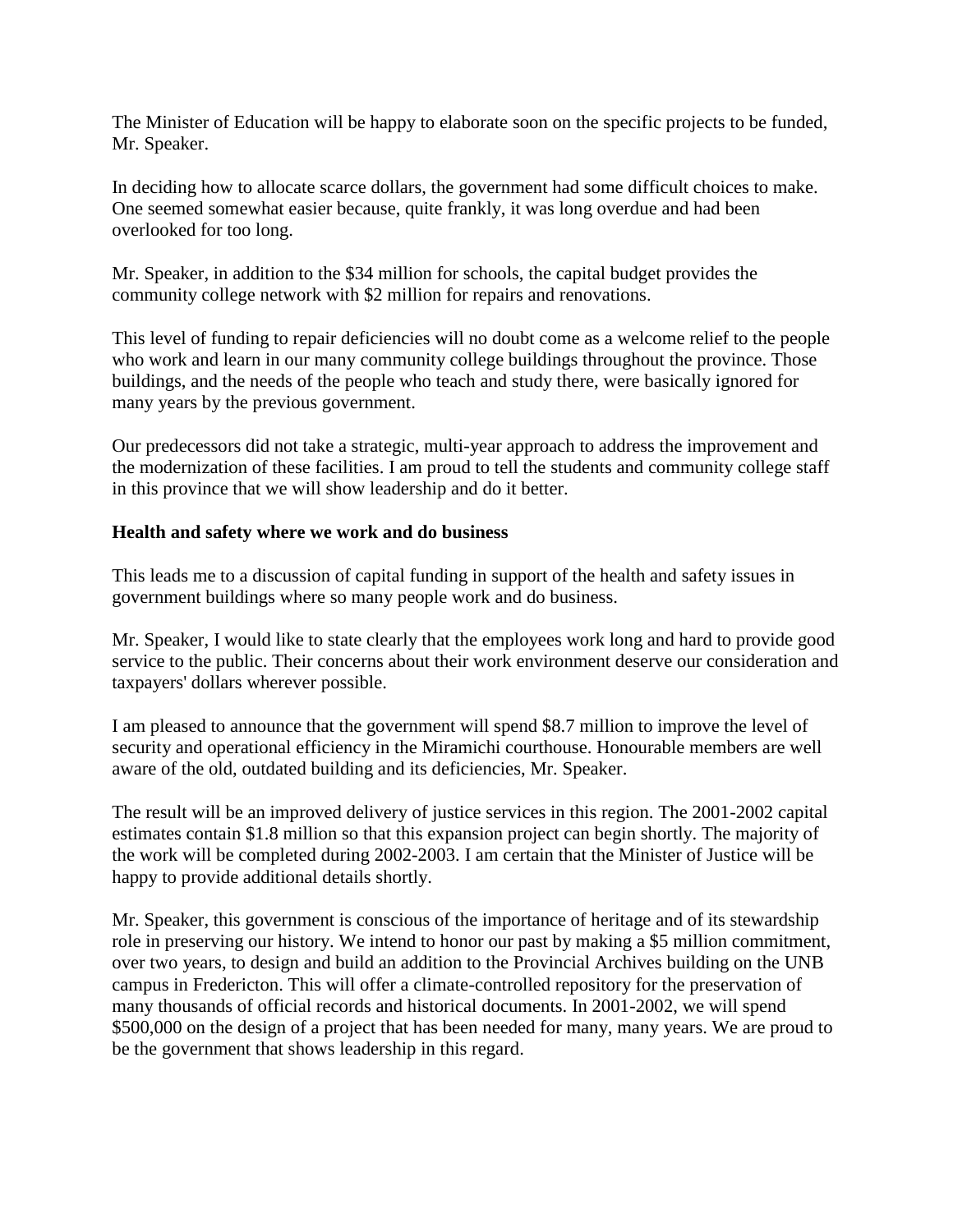This government will commit further funds to other projects to improve the conditions of provincial buildings where people work and do business, including:

- \$3.5 million for roof inspections, emergency repairs, ventilation upgrading and drainage;
- \$1.4 million for facilities of the Department of Natural Resources and Energy;
- \$1 million for Department of Transportation's buildings and other facilities.

Mr. Speaker, the health and safety of patients in our hospitals is also an important consideration as we strive to build a more compassionate New Brunswick. This year's capital budget includes \$9.4 million to address capital priorities in the health system. This includes:

- \$6.9 million for various capital improvements and renovations;
- \$2.5 million for capital equipment.

The Minister of Health and Wellness will provide further details concerning this \$9.4 million capital investment in our health system.

# **Health and safety where we travel**

Mr. Speaker, my next topic concerns money to be spent for health and safety issues where we travel.

One of our biggest areas in capital expenditures is transportation because safe, efficient roads are paramount for our citizens and our economy. The capital budget for transportation in 2001-2002 is \$116.7 million.

We have increased the funding for the Highway Improvement Program by 59 per cent to \$40.9 million. The Minister of Transportation will describe where the funds will be spent throughout the province.

The government has also increased funding by 11 per cent for construction of local roads and bridges in our province for a total of \$75.7 million. The funds will be spent to maintain the longterm integrity of our infrastructure. I am sure this is welcome news to the road builders and to people in rural New Brunswick.

Mr. Speaker, roads bring our goods to market. Roads also bring tourists to our province. That is why the capital budget contains \$1.2 million for Business New Brunswick to build a brand new River Valley Tourist Information Centre in the Fredericton area.

This visitor information centre will entice motorists to stop and find out more about New Brunswick's sights and culture. The new facility will roll out the welcome mat next summer.

# **Greater opportunity for New Brunswickers**